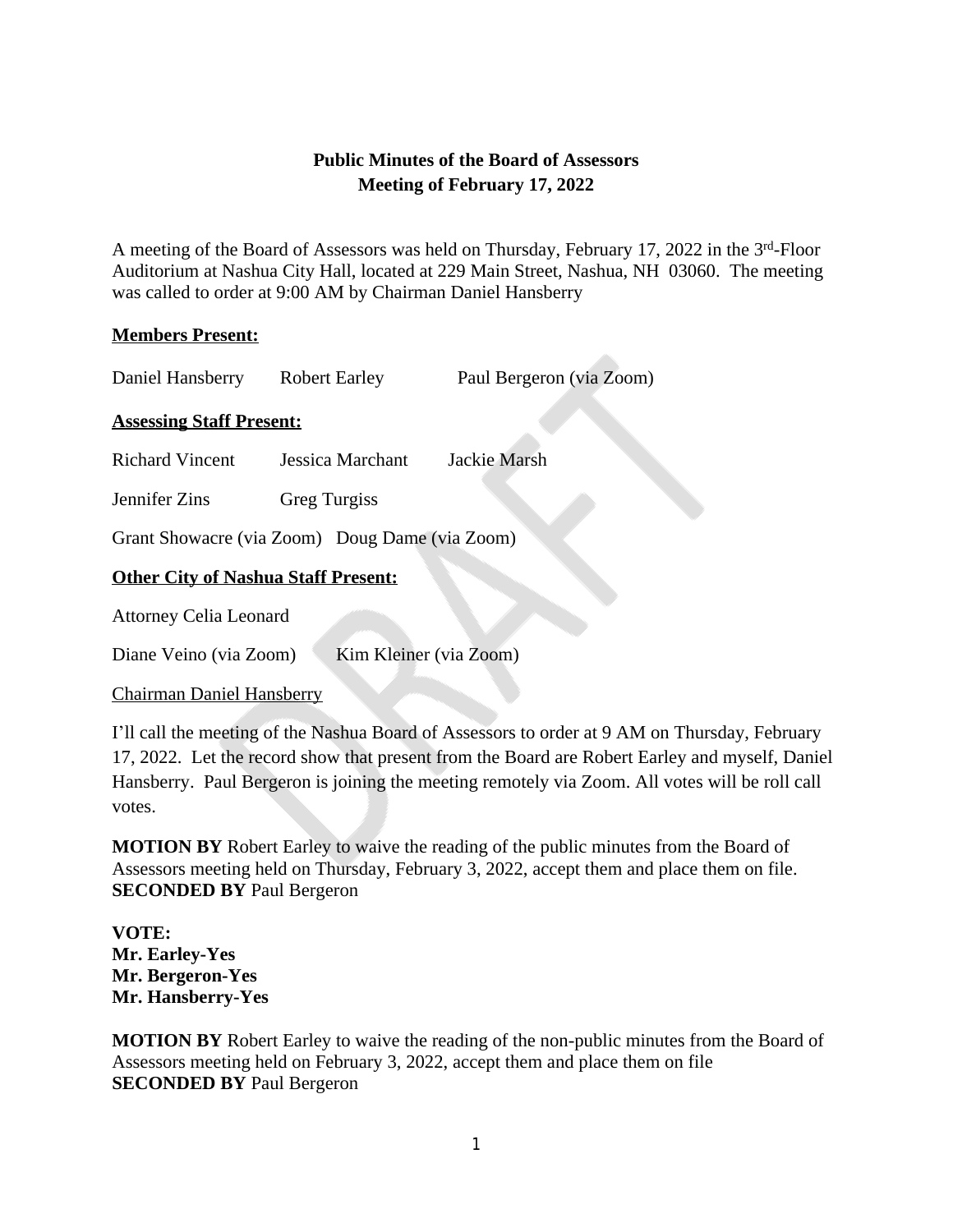**VOTE: Mr. Earley-Yes Mr. Bergeron-Yes Mr. Hansberry-Yes**

**COMMUNICATIONS:** None

#### **NEW BUSINESS**:

Mr. Vincent had no comments for the board.

Jennifer Zins presenting Solar Exemptions and Veterans' Credits

**MOTION BY** Robert Earley to approve the Standard Veterans' credits as presented per the attached list. **SECONDED BY** Paul Bergeron

**VOTE: Mr. Earley-Yes Mr. Bergeron-Yes Mr. Hansberry-Yes**

**MOTION BY** Robert Earley to approve the Disabled Veteran's Credit as presented per the attached list. **SECONDED BY** Paul Bergeron

**VOTE: Mr. Earley-Yes Mr. Bergeron-Yes Mr. Hansberry-Yes**

**MOTION BY** Robert Earley to approve the All Veterans' credits as presented per the attached list. **SECONDED BY** Paul Bergeron

**VOTE: Mr. Earley-Yes Mr. Bergeron-Yes Mr. Hansberry-Yes**

**MOTION BY** Robert Earley to deny the Veterans'/Disabled Veteran's Credits as presented for the reasons listed per the attached list. **SECONDED BY** Paul Bergeron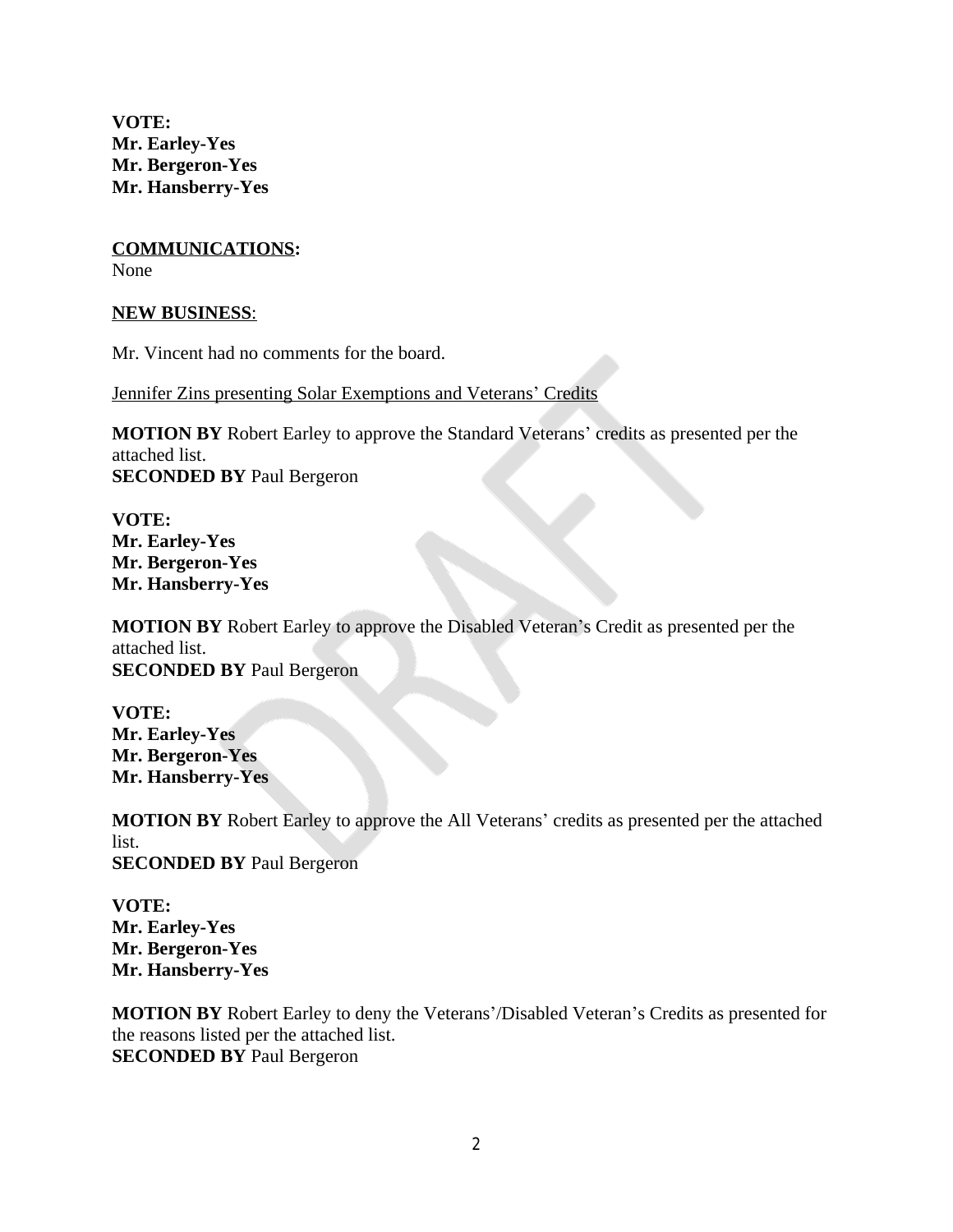**VOTE: Mr. Earley-Yes Mr. Bergeron-Yes Mr. Hansberry-Yes**

**MOTION BY** Robert Earley to approve the Solar Exemptions as presented per the attached list. **SECONDED BY** Paul Bergeron

**VOTE: Mr. Earley-Yes Mr. Bergeron-Yes Mr. Hansberry-Yes**

Greg Turgiss presenting in-house corrections

**MOTION BY** Robert Earley to approve the in-house correction for the property located at 364 Amherst St **SECONDED BY** Paul Bergeron

**VOTE: Mr. Earley-Yes Mr. Bergeron-Yes Mr. Hansberry-Yes**

**MOTION BY** Robert Earley to approve the in-house correction for the property located at 260 Amherst St **SECONDED BY** Paul Bergeron

**VOTE: Mr. Earley-Yes Mr. Bergeron-Yes Mr. Hansberry-Yes**

**MOTION BY** Robert Earley to approve the in-house correction for the property located at 16 Saturn Ln **SECONDED BY** Paul Bergeron

**VOTE: Mr. Earley-Yes Mr. Bergeron-Yes Mr. Hansberry-Yes**

**MOTION BY** Robert Earley to approve the in-house correction for the property located at 8 Stanwood Dr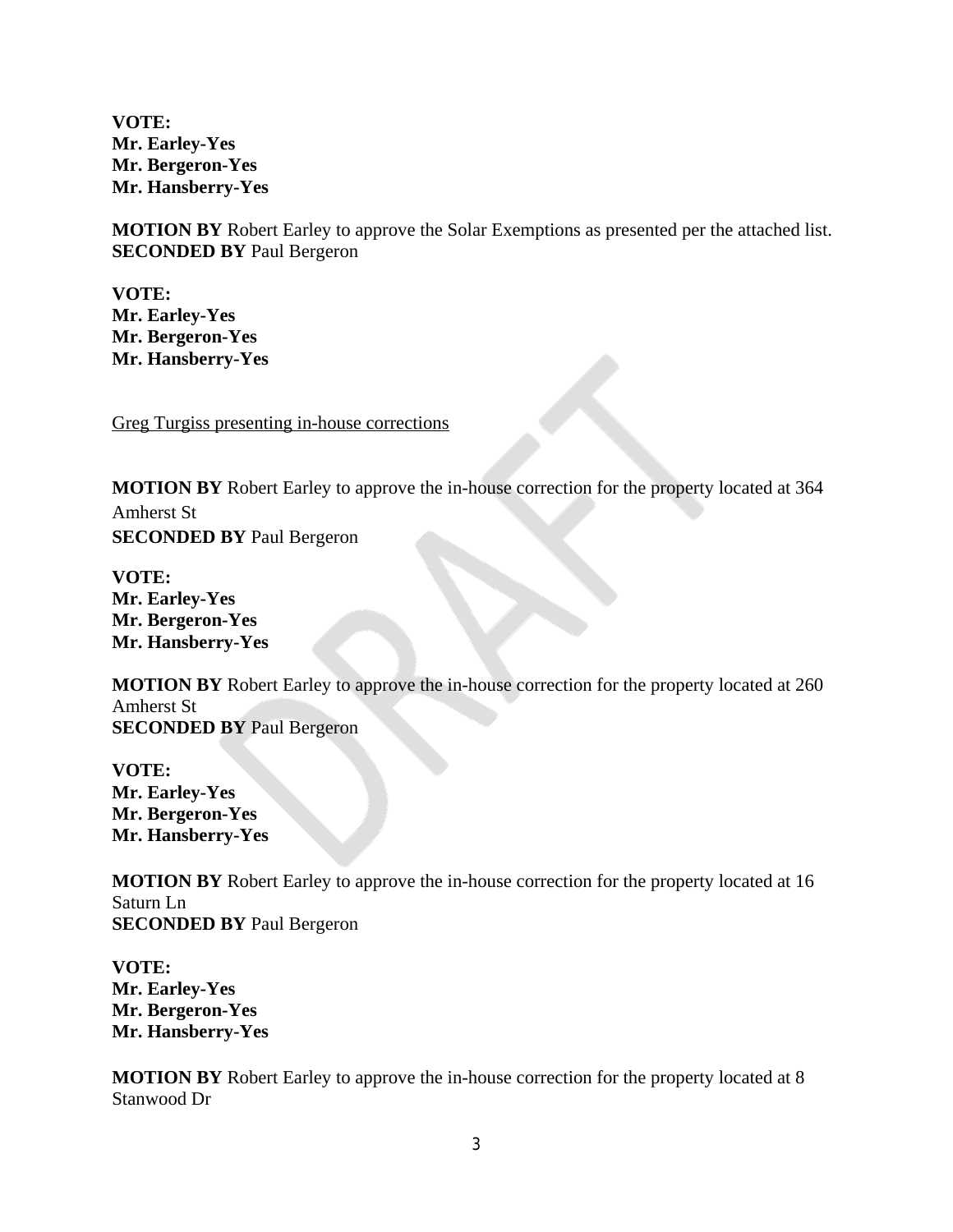**SECONDED BY** Paul Bergeron **VOTE: Mr. Earley-Yes Mr. Bergeron-Yes Mr. Hansberry-Yes**

**MOTION BY** Robert Earley to approve the in-house correction for the property located at 57-59 Marshall St **SECONDED BY** Paul Bergeron

**VOTE: Mr. Earley-Yes Mr. Bergeron-Yes Mr. Hansberry-Yes**

**MOTION BY** Robert Earley to approve the in-house correction for the property located at 12 Auburn St **SECONDED BY** Paul Bergeron

**VOTE: Mr. Earley-Yes Mr. Bergeron-Yes Mr. Hansberry-Yes**

**MOTION BY** Robert Earley to approve the late filing for proration of taxes for damaged buildings due to accident, mistake or misfortune, for the property located at 16 Lockness Dr **SECONDED BY** Paul Bergeron

**VOTE: Mr. Earley-Yes Mr. Bergeron-Yes Mr. Hansberry-Yes**

**MOTION BY** Robert Earley to approve the prorated assessment for the property located at 16 Lockness Dr **SECONDED BY** Paul Bergeron

**VOTE: Mr. Earley-Yes Mr. Bergeron-Yes Mr. Hansberry-Yes**

**UNFINISHED BUSINESS:** None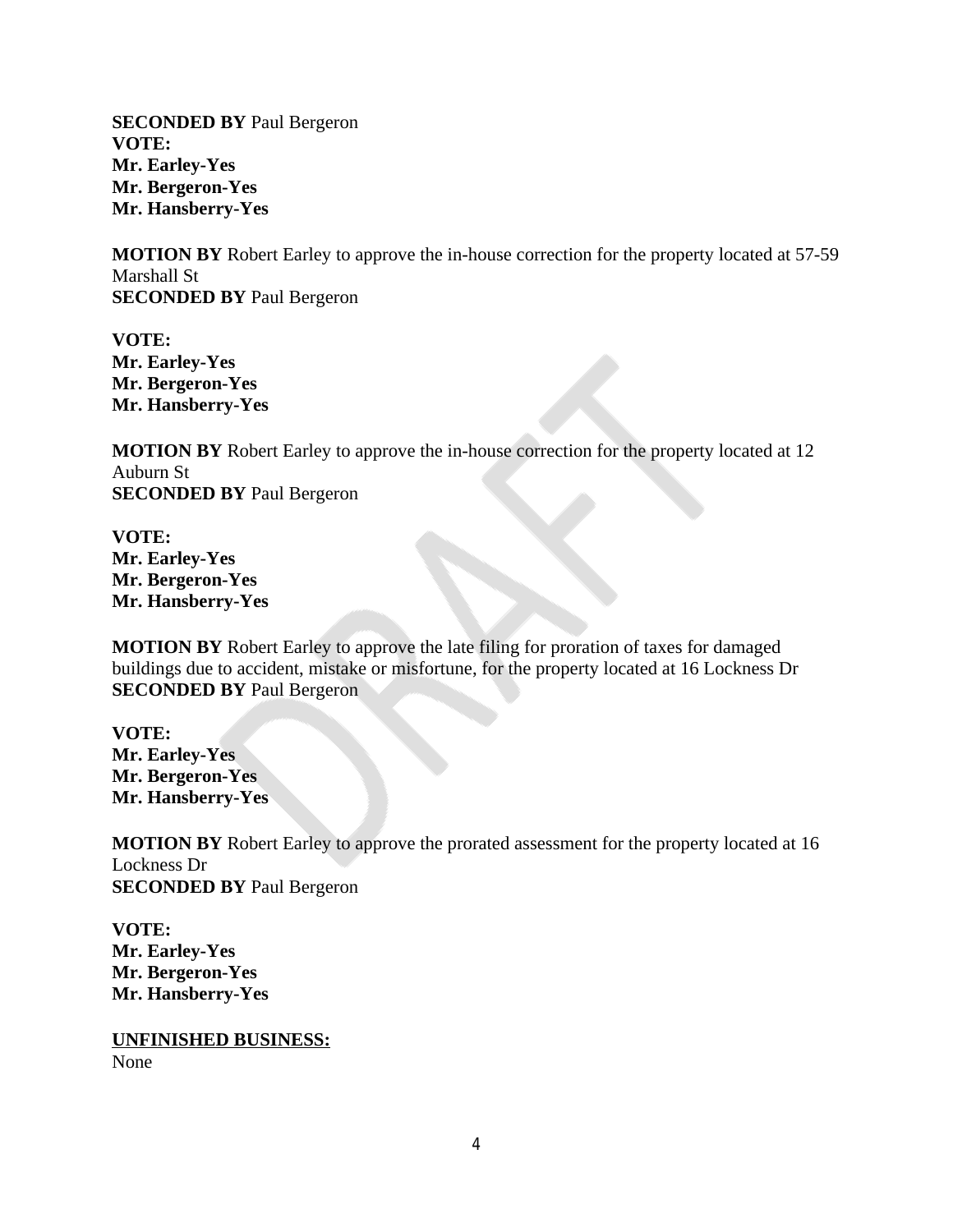# **PUBLIC COMMENT:**

None

# **COMMENTS BY BOARD MEMBERS:**

Mr. Bergeron noted for the record that he is on a break from the **House Session** and is joining the meeting remotely from his car where he is alone.

# **Chairman Daniel Hansberry**

Is there a motion to go into non-public session for two reasons, first to discuss matters which, if discussed in public, would likely affect adversely the reputation of any person, other than a member of this board, unless such person requests an open meeting? This exemption shall extend to include any application for assistance or tax abatement or waiver of a fee, fine or other levy, if based on inability to pay or poverty of the applicant, pursuant to RSA 91-A:3, II(c). Second, under 91-A: 3, II (L), for the "consideration of legal advice provided by legal counsel, either in writing or orally, to one or more members of the public body, even where legal counsel is not present."

**MOTION BY** Robert Earley to enter non-public session **SECONDED BY** Paul Bergeron

**VOTE: Mr. Earley**-Yes **Mr. Bergeron**- Yes **Mr. Hansberry**- Yes (The Board entered non-public session at 9:20 AM)

(The Board resumed public session at 9:38 AM)

### **Chairman Dan Hansberry**

Is there a motion to seal the minutes of the non-public session because divulgence of the information likely would 1) affect adversely the reputation of any person other than a member of this public body, and 2) render the proposed action ineffective?

**MOTION BY** Robert Earley to seal the non-public minutes. **SECONDED BY** Paul Bergeron

**VOTE: Mr. Earley-Yes Mr. Bergeron-Yes Mr. Hansberry-Yes**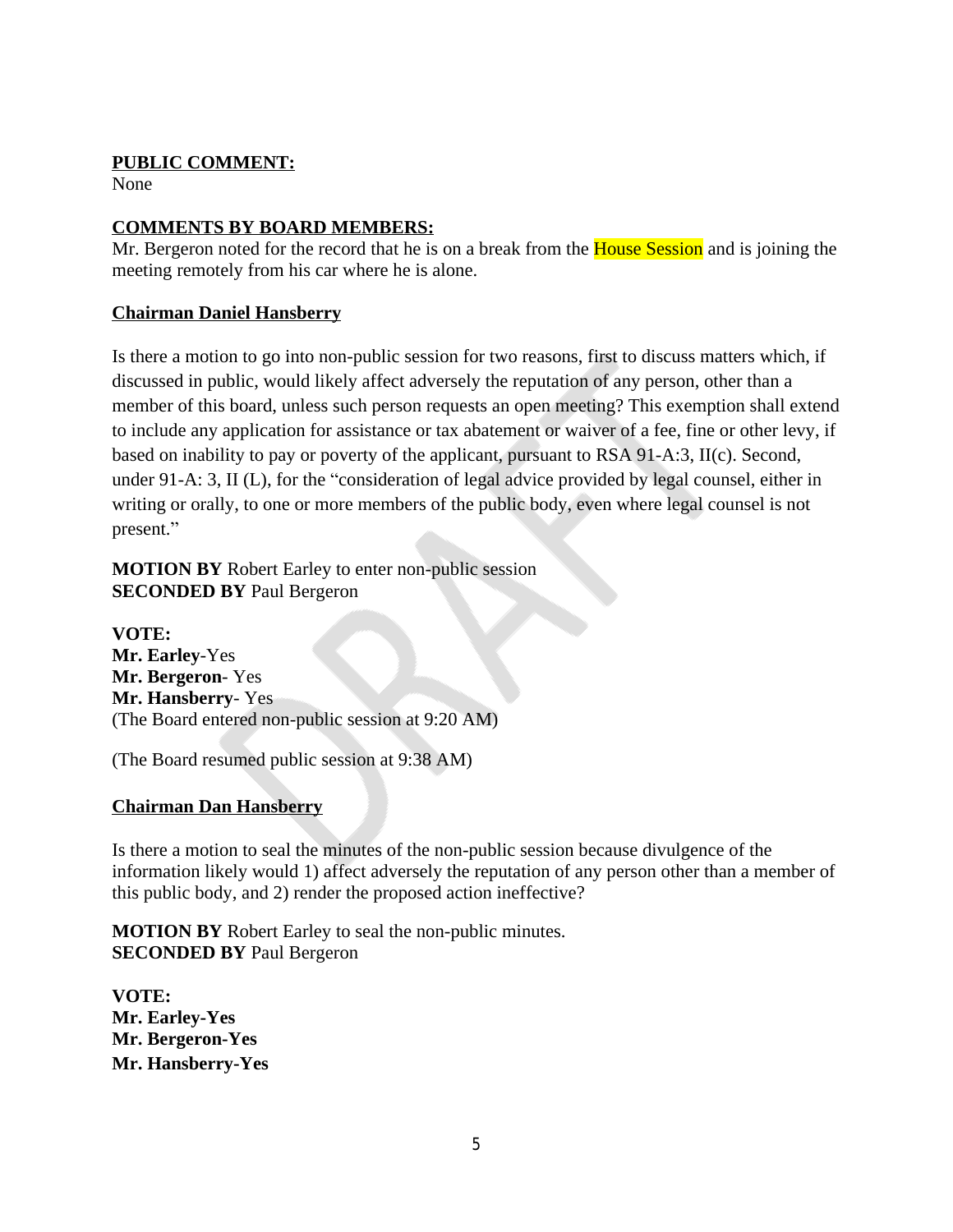**MOTION BY** Robert Earley to make public the non-public meeting minutes of the Board of Assessors meeting from December 2, 2021 **SECONDED BY** Paul Bergeron

**VOTE: Mr. Earley-Yes Mr. Bergeron-Yes Mr. Hansberry-Yes**

**MOTION BY** Robert Earley to make public the non-public meeting minutes of the Board of Assessors meeting from December 16, 2021 **SECONDED BY** Paul Bergeron

**VOTE: Mr. Earley-Yes Mr. Bergeron-Yes Mr. Hansberry-Yes**

**MOTION BY** Robert Earley to make public the non-public meeting minutes of the Board of Assessors meeting from January 6, 2022 **SECONDED BY** Paul Bergeron

**VOTE: Mr. Earley-Yes Mr. Bergeron-Yes Mr. Hansberry-Yes**

**MOTION BY** Robert Earley to make public the non-public meeting minutes of the Board of Assessors meeting from January 20, 2022 **SECONDED BY** Paul Bergeron

**VOTE: Mr. Earley-Yes Mr. Bergeron-Yes Mr. Hansberry-Yes**

**MOTION BY** Robert Earley to make public the non-public meeting minutes of the Board of Assessors meeting from February 3, 2022 **SECONDED BY** Paul Bergeron

**VOTE: Mr. Earley-Yes Mr. Bergeron-Yes Mr. Hansberry-Yes**